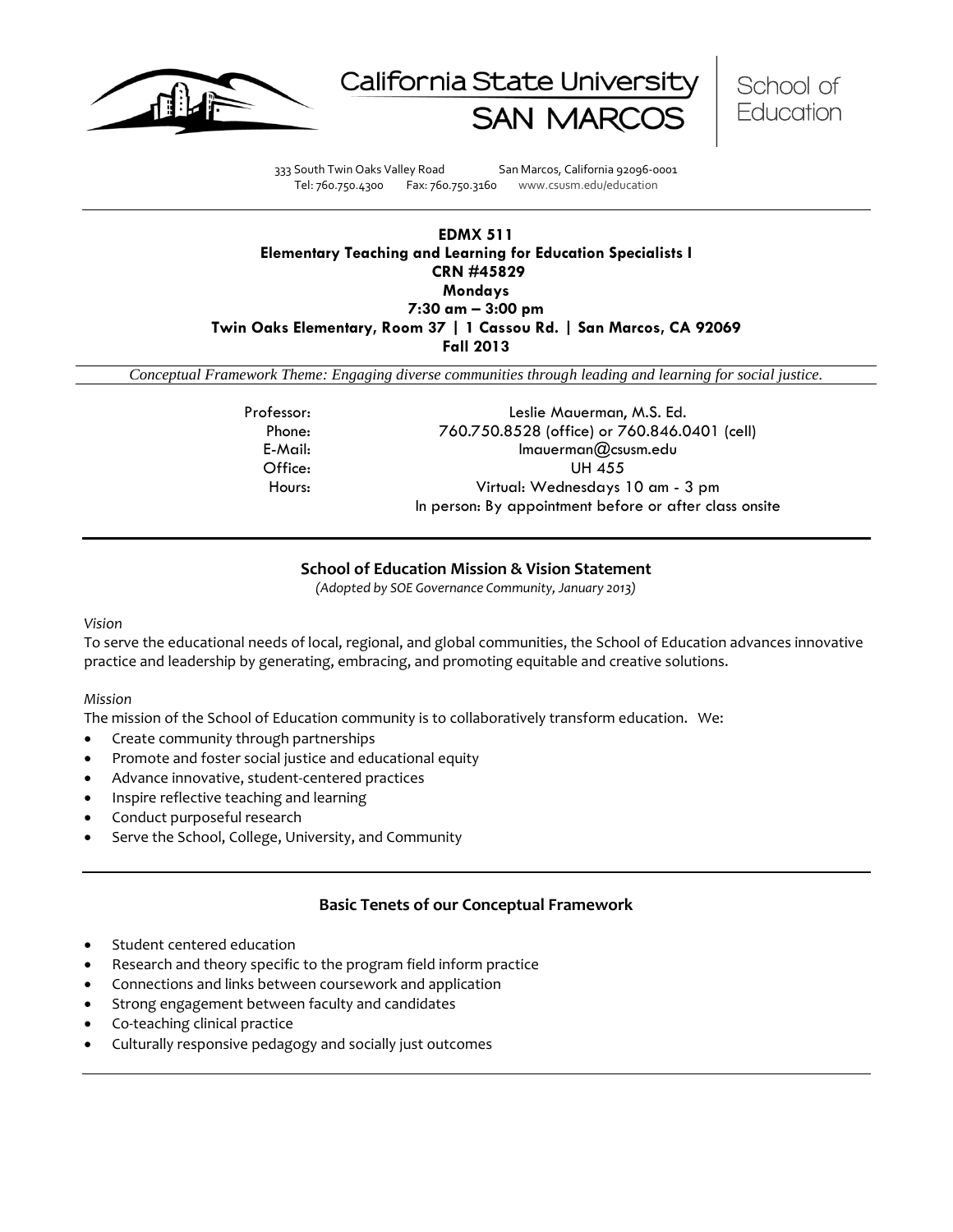### **COURSE DESCRIPTION**

Provides an introduction to psychology of learning and instruction; applications of learning theories to educational practice; planning and delivery of meaningful lessons; and utilizing appropriate teaching strategies for accommodating the learning differences of students with disabilities and other language and learning differences. *Enrollment Restriction: Admission to the Education Specialist Credential Program.* 

### **Course Prerequisites:**

Enrollment restrictions: Admission to the Educational Specialist Program. Completion of EDUC 350, EDUC 364, EDUC 422 at CSUSM or the pre-approved equivalent courses from another institution.

### **Course Objectives:**

This course provides an introduction to psychology of learning and instruction: applications of learning theories to educational practice; the planning and delivery of meaningful lessons; utilizing appropriate teaching strategies for accommodating the learning differences of students with disabilities and other language and learning differences. The course is built upon the principles of the Mission of the School of Education as stated above. Primarily focuses on developing a preliminary understanding of learning theory and instructional practice in technology integrated and inclusive elementary classrooms. Candidates will be assessed in areas of universal lesson design and delivery, basic techniques of assessing student learning. Additional requirements include working knowledge of the SST/SAT process, the development of a month long unit plan and delivering culturally sensitive instruction.

### **Unique Course Requirements:**

In the companion Clinical Practice course, EDMX 570, all candidates are required to participate in a Breadth of Experience visitation week, and to complete written Observation and Reflection assignments to that end. These assigned site visits are designed to meet program standards and to prepare candidates for the requirements inherent in a dual credential program.

- Candidates are required to have dependable, consistent access to a computer. Many assignments will require the use of a computer during class sessions.
- Candidates are expected to use "person-first" language in all written and oral assignments and class discussions (e.g., "Student with Down syndrome," rather than "Down syndrome student." Use "Johnny who has autism," rather than "My autistic student"). **Please read the article at this website before the course begins: [http://www.inclusionproject.org/level\\_2.php?id=49](http://www.inclusionproject.org/level_2.php?id=49)**
- Candidates post assignments in the web course by midnight on the date they are due.
	- If there are extraordinary circumstances that impact completion of assignments, candidates must advise the instructor as soon as possible.
	- If there are questions or concerns, candidates are expected to contact the instructor via university email.
	- Candidates are expected to complete all assigned work. There will be a reduction in points for any assignments submitted after due dates, unless *prior* instructor approval is secured.
	- Exceptions will be handled on a case-by-case basis, at the discretion of the instructor.
- Candidates are expected to proofread and edit all written assignments prior to submission. Candidates will ensure their writing is error-free (grammar, syntax, spelling), and ideas are logically and concisely presented. Assignment credit will reflect any oversight.
- Candidates are advised to keep a copy of all written work. These copies are needed for future use as professional portfolio entries.

### **Required Texts**

- Hardman, Drew & Egan. (2014). *Human exceptionality: school, community and family* (11th ed.) Belmont, CA: Wadsworth.
- Snell & Brown (2011). *Instruction of children with severe disabilities* (7th ed.) Upper Saddle River, NJ: Pearson Education, Inc.
- Thousand, Villa, & Nevin (2007). *Differentiating instruction: Collaboratively planning and teaching for universally designed learning.* Thousand Oaks, CA: Corwin Press.
- Villa & Thousand (2011). *RTI: Co-teaching & differentiating instruction.* Port Chester, NY: National Professional Resources, Inc.
- Other text chapters and resources provided within the Cougar Courses Moodle course by permission.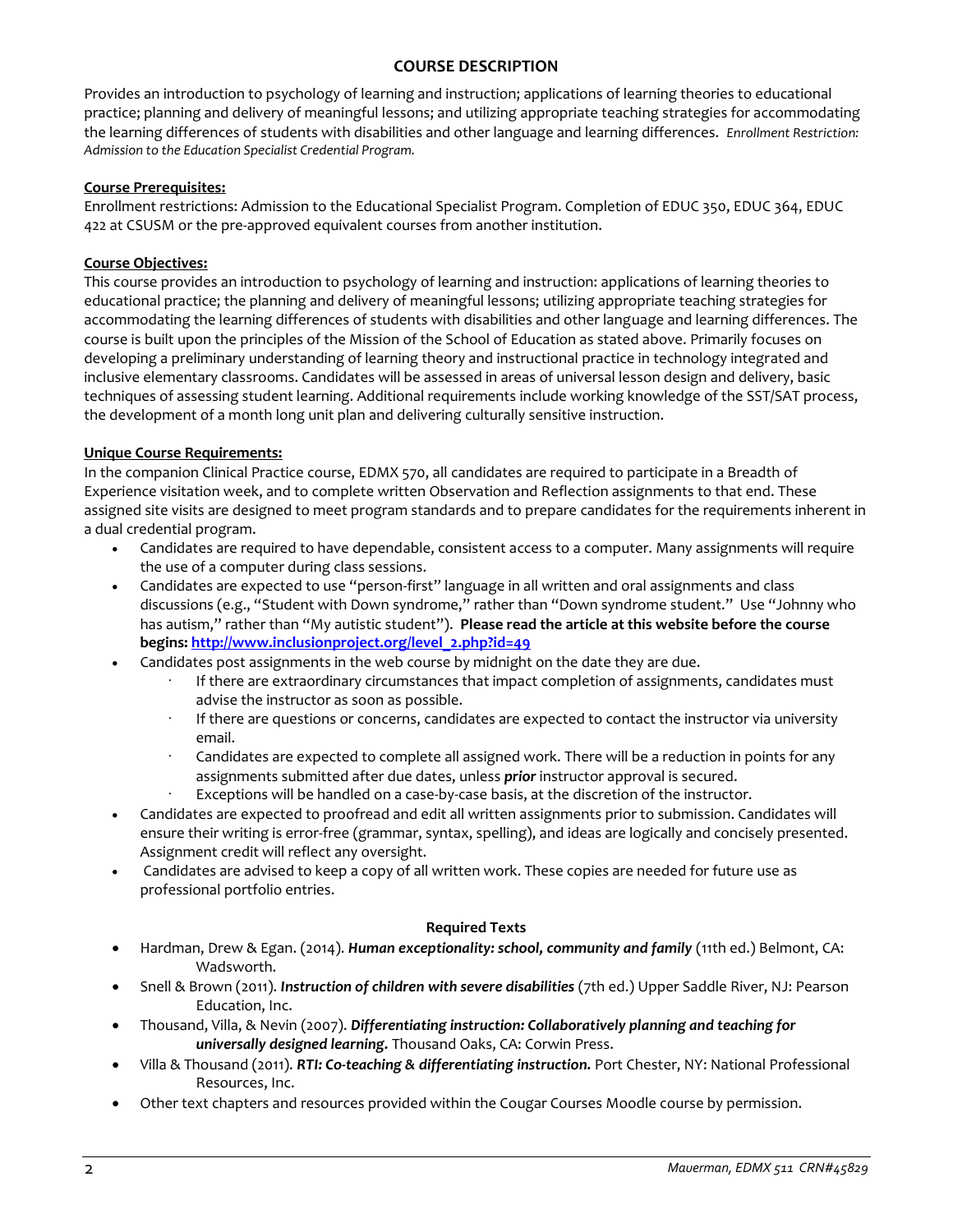### **Authorization to Teach English Learners**

This credential program has been specifically designed to prepare teachers for the diversity of languages often encountered in California public school classrooms. The authorization to teach English learners is met through the infusion of content and experiences within the credential program, as well as additional coursework. Students successfully completing this program receive a credential with authorization to teach English learners. *(Approved by CCTC in SB 2042 Program Standards, August 02)*

## **STUDENT LEARNING OUTCOMES**

### **Teacher Performance Expectation (TPE) Competencies**

The course objectives, assignments, and assessments have been aligned with the CTC standards for both the Multiple Subject and Special Education Credentials. This course is designed to help teachers seeking a California teaching credential to develop the skills, knowledge, and attitudes necessary to assist schools and district in implementing effective programs for all students. The successful candidate will be able to merge theory and practice in order to realize a comprehensive and extensive educational program for all students. You will be required to formally address the following TPEs in this course:

Candidates in EDMX 511 are required to address the TPEs with emphasis upon:

- CSUSM Local TPE 6D: Developmentally Appropriate Teaching Practices for Special Education: Teaching the Special Education Population in the General Education Environment
- TPE 8: Learning about Students
- TPE 9: Instructional Planning
- TPE 10: Instructional Time
- TPE 13: Professional Growth

### **California Teacher Performance Assessment (CalTPA)**

Beginning July 1, 2008 all California credential candidates must successfully complete a state-approved system of teacher performance assessment (TPA), to be embedded in the credential program of preparation. At CSUSM this assessment system is called the CalTPA or the TPA for short.

To assist your successful completion of the TPA, a series of informational seminars are offered over the course of the program. TPA related questions and logistical concerns are to be addressed during the seminars. Your attendance to TPA seminars will greatly contribute to your success on the assessment.

Additionally, SoE classes use common pedagogical language, lesson plans (lesson designs), and unit plans (unit designs) in order to support and ensure your success on the TPA and more importantly in your credential program.

The CalTPA Candidate Handbook, TPA seminar schedule, and other TPA support materials can be found on the SoE website:<http://www.csusm.edu/education/CalTPA/ProgramMaterialsTPA.html>

#### **Assessment of Professional Dispositions**

Assessing a candidate's dispositions within a professional preparation program is recognition that teaching and working with learners of all ages requires not only specific content knowledge and pedagogical skills, but positive attitudes about multiple dimensions of the profession. The School of Education has identified six dispositions – social justice and equity, collaboration, critical thinking, professional ethics, reflective teaching and learning, and life-long learning—and developed an assessment rubric. For each dispositional element, there are three levels of performance *unacceptable*, *initial target*, and *advanced target*. The description and rubric for the three levels of performance offer measurable behaviors and examples.

The assessment is designed to provide candidates with ongoing feedback for their growth in professional dispositions and includes a self-assessment by the candidate. The dispositions and rubric are presented, explained and assessed in one or more designated courses in each program as well as in clinical practice. Based upon assessment feedback candidates will compose a reflection that becomes part of the candidate's Teaching Performance Expectation portfolio. Candidates are expected to meet the level of *initial target* during the program.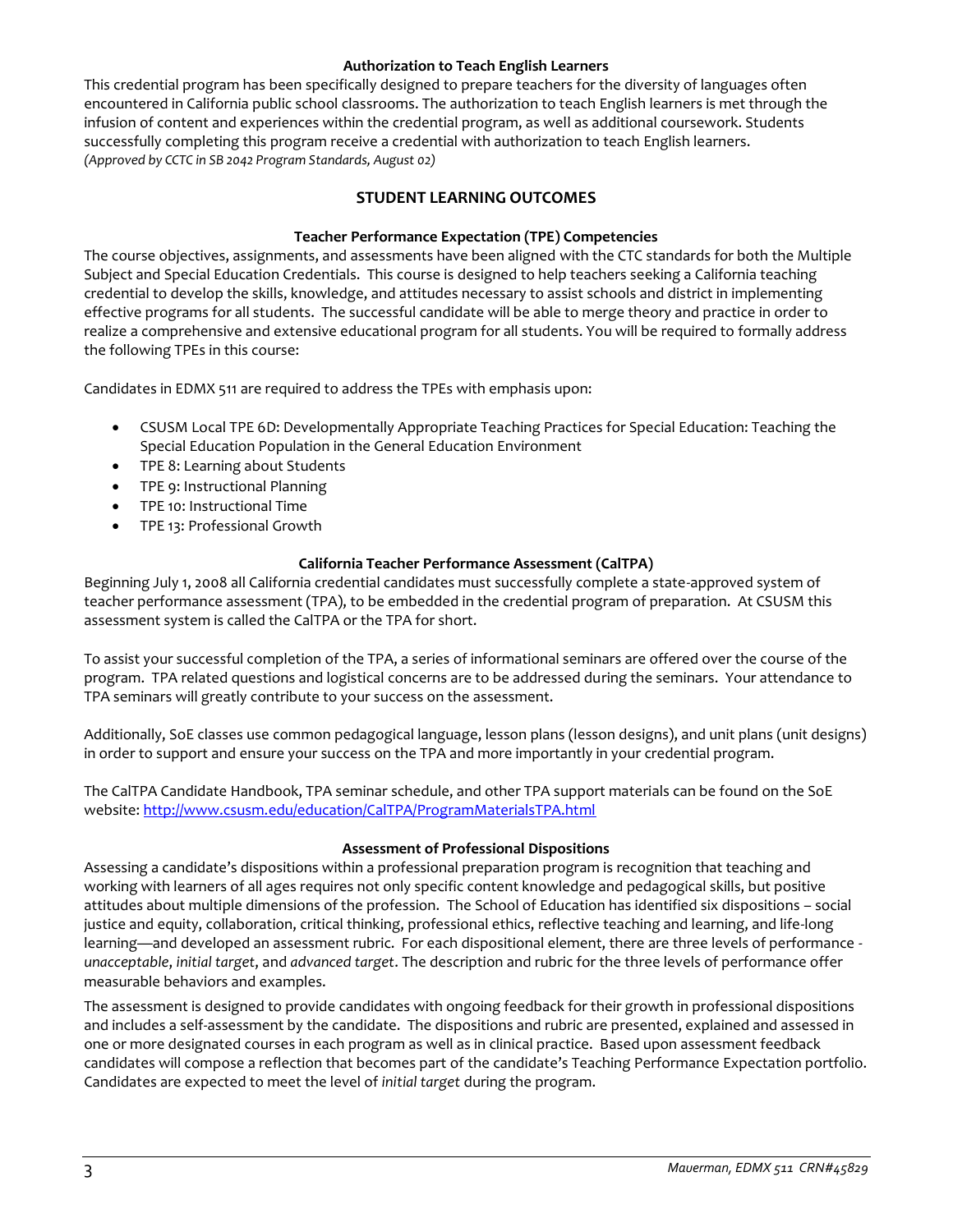#### **School of Education Attendance Policy**

Due to the dynamic and interactive nature of courses in the School of Education, all students are expected to attend all classes and participate actively. At a minimum, students must attend more than 80% of class time, or s/he may not receive a passing grade for the course at the discretion of the instructor. Individual instructors may adopt more stringent attendance requirements. Should the student have extenuating circumstances, s/he should contact the instructor as soon as possible. *(Adopted by the COE Governance Community, December, 1997).*

**This course:** Since the Concurrent courses meet all day, it should be noted that a one day absence equals TWO class session absences. Candidates in the concurrent program may only miss one and one-half days before accruing a 20% absence rate, thus acquiring the potential for losing a grade point.

Candidates must earn a C+ or better to continue in the credential program. Notification of absences does not automatically excuse a candidate from class. It is the responsibility of the candidate to meet with the instructor and discuss potential make up of class time or assignments. Candidates must not assume that class time and all assignments or activities can be made up, as some are not easily replicated outside of the collaborative class environment.

### **Students with Disabilities Requiring Reasonable Accommodations**

Students with disabilities who require reasonable accommodations must be approved for services by providing appropriate and recent documentation to the Office of Disable Student Services (DSS). This office is located in Craven Hall 4300, and can be contacted by phone at (760) 750-4905, or TTY (760) 750-4909. Students authorized by DSS to receive reasonable accommodations should meet with their instructor during office hours or, in order to ensure confidentiality, in a more private setting.

### **All University Writing Requirement**

In keeping with the university-wide policy that every course at the university must have a writing requirement of at least 2500 words, this course will include weekly reflective writing prompts, the completion of two universal lesson designs, in accordance with TPA standards. Additionally candidates are required to complete assignments in the areas of typical and atypical human development, a student characteristics chart for students with special needs, as well as a written project which details service options for a particular student.

### **CSUSM Academic Honesty Policy**

"Students will be expected to adhere to standards of academic honesty and integrity, as outlined in the Student Academic Honesty Policy. All written work and oral presentation assignments must be original work. All ideas/materials that are borrowed from other sources must have appropriate references to the original sources. Any quoted material should give credit to the source and be punctuated with quotation marks.

Students are responsible for honest completion of their work including examinations. There will be no tolerance for infractions. If you believe there has been an infraction by someone in the class, please bring it to the instructor's attention. The instructor reserves the right to discipline any student for academic dishonesty in accordance with the general rules and regulations of the university. Disciplinary action may include the lowering of grades and/or the assignment of a failing grade for an exam, assignment, or the class as a whole."

Incidents of Academic Dishonesty will be reported to the Dean of Students. Sanctions at the University level may include suspension or expulsion from the University.

### **Plagiarism:**

As an educator, it is expected that each student will do his/her own work, and contribute equally to group projects and processes. Plagiarism or cheating is unacceptable under any circumstances. If you are in doubt about whether your work is paraphrased or plagiarized see the Plagiarism Prevention for Students website http://library.csusm.edu/plagiarism/index.html. If there are questions about academic honesty, please consult the University catalog.

#### **Use of Technology:**

Students are expected to demonstrate competency in the use of various forms of technology (i.e. word processing, electronic mail, Moodle, use of the Internet, and/or multimedia presentations). Specific requirements for course assignments with regard to technology are at the discretion of the instructor. Keep a digital copy of all assignments for use in your teaching portfolio. All assignments will be submitted online, and some will be submitted in hard copy as well. Details will be given in class.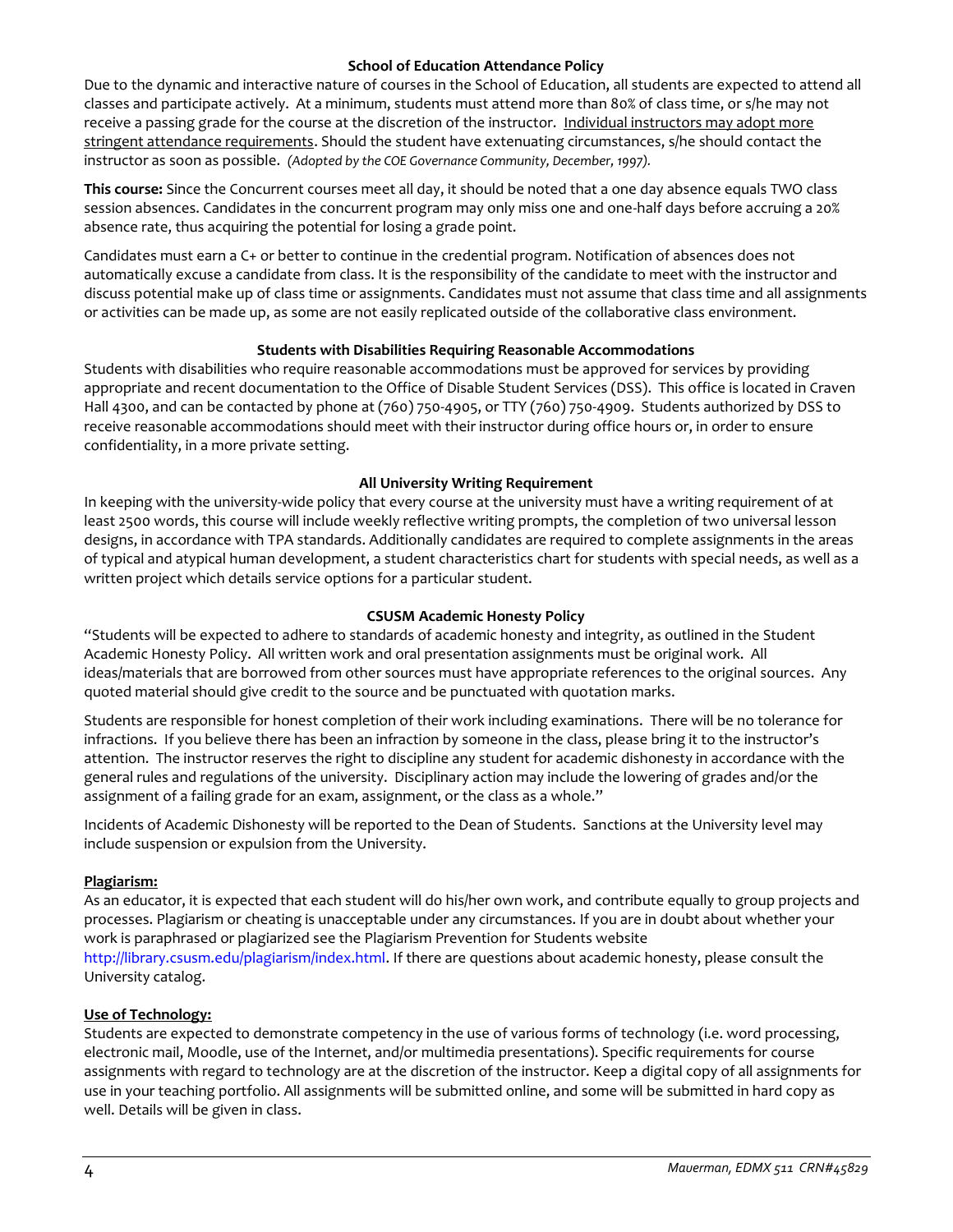### **Electronic Communication Protocol:**

Electronic correspondence is a part of your professional interactions. If you need to contact the instructor, e-mail is often the easiest way to do so. It is my intention to respond to all received e- mails in a timely manner. Please be reminded that e-mail and on-line discussions are a very specific form of communication, with their own nuances and etiquette. For instance, electronic messages sent in all upper case (or lower case) letters, major typos, or slang, often communicate more than the sender originally intended. With that said, please be mindful of all e-mail and on- line discussion messages you send to your colleagues, to faculty members in the School of Education, or to persons within the greater educational community. All electronic messages should be crafted with professionalism and care.

Things to consider:

- Would I say in person what this electronic message specifically says?
- How could this message be misconstrued?
- Does this message represent my highest self?
- Am I sending this electronic message to avoid a face-to-face conversation? In addition, if there is ever a concern with an electronic message sent to you, please talk with the author in person in order to correct any confusion.

### **Course Requirements**

In this course, candidates

- develop a lesson design and unit design to be used in future coursework. (ES Program Standards 10 and 13; MS Program Standards 5, 9, and 13)
- develop beginning competency in the use of assessment [including entry-level, formative, and summative types] for use in developing lesson designs. (ES Program Standards 10 & 13; MS Program Standards 5, 9, and 13)
- develop knowledge of typical and atypical human development. (ES Program Standard 11; MS Standard 3)
- develop proficiency in participation in the process of Student Assistance Teams (a.k.a. Student Success/Study Teams). (ES Program Standards 13 & 14; MS Program Standards 6, 10, 13)
- develop beginning competency in the use of classroom management strategies. (ES Program Standards 10, 11, 13, & 14; MS Program Standards 6, 10)
- develop proficiency in the skills of observation of elementary students. (ES Program Standards 10, 11, 13, & 14; MS Program Standard 4)

| Assignment                                                           | <b>Point Value</b> |
|----------------------------------------------------------------------|--------------------|
| Photo posted in Cougar Course Profile & GTKY                         | $\overline{2}$     |
| Weekly Tutoring Reflection Journal (8 weeks@2 pt each)               | 16                 |
| Reading Reflections (6 @ 2 pts each)                                 | 12                 |
| Goals, Objectives/ Positive & Healthy Lrng Environment group product | $\overline{2}$     |
| Guided Observation/Human Development Assignment                      | 8                  |
| Universal Design Differentiated Lesson Plan                          | 16                 |
| Student Study/Assistance Team (SST/SAT)                              | 12                 |
| Pairs Present: Month Long Unit Plan                                  | 16                 |
| Participation, Attendance, Professionalism                           | 16                 |
|                                                                      | 100                |

#### **Grading Standards**